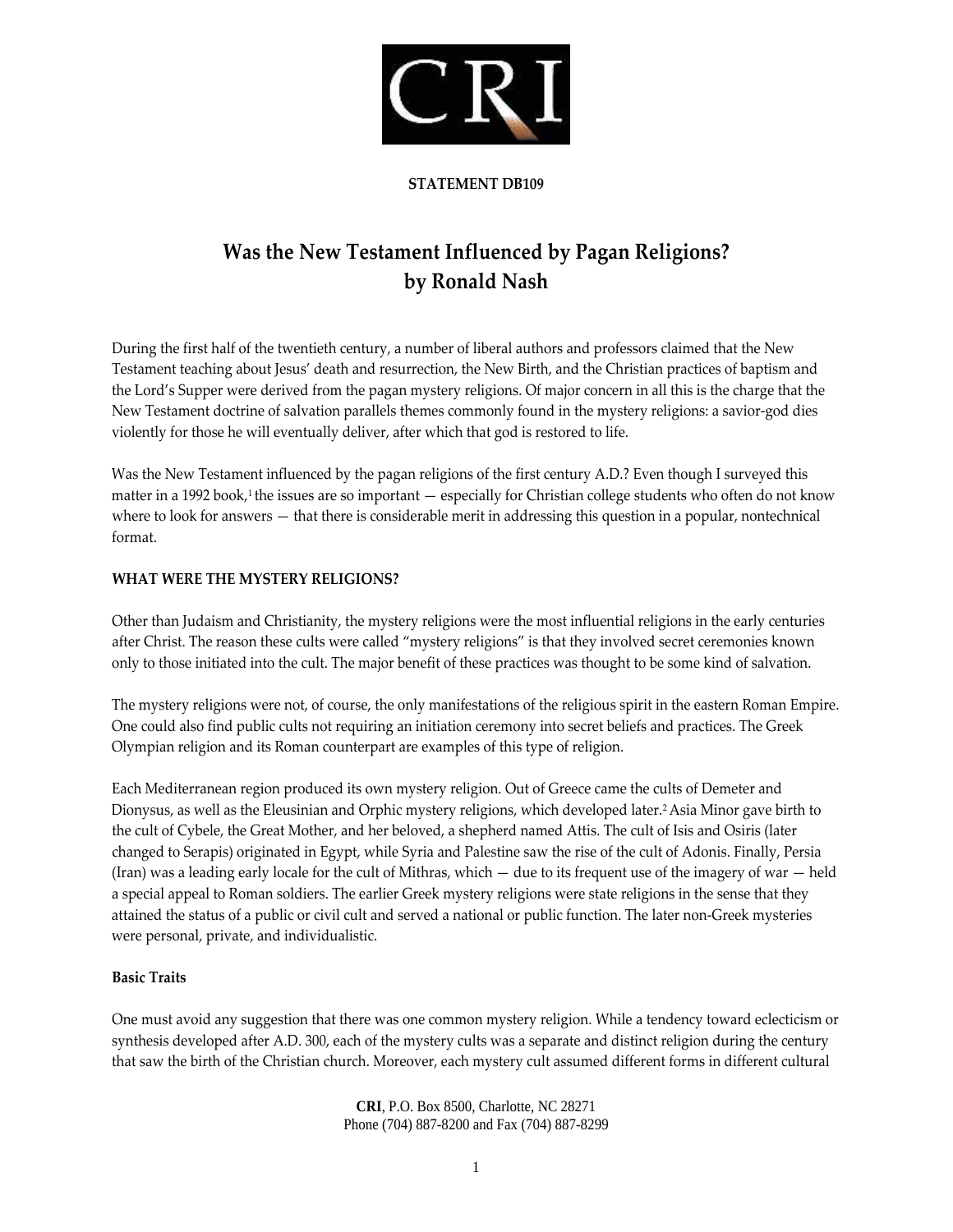settings and underwent significant changes, especially after A.D. 100. Nevertheless, the mystery religions exhibited five common traits.

(1) Central to each mystery was its use of an annual vegetation cycle in which life is renewed each spring and dies each fall. Followers of the mystery cults found deep symbolic significance in the natural processes of growth, death, decay, and rebirth.

(2) As noted above, each cult made important use of secret ceremonies or mysteries, often in connection with an initiation rite. Each mystery religion also passed on a "secret" to the initiate that included information about the life of the cult's god or goddess and how humans might achieve unity with that deity. This "knowledge" was always a secret or esoteric knowledge, unattainable by any outside the circle of the cult.

(3) Each mystery also centered around a myth in which the deity either returned to life after death or else triumphed over his enemies. Implicit in the myth was the theme of redemption from everything earthly and temporal. The secret meaning of the cult and its accompanying myth was expressed in a "sacramental drama" that appealed largely to the feelings and emotions of the initiates. This religious ecstasy was supposed to lead them to think they were experiencing the beginning of a new life.

(4) The mysteries had little or no use for doctrine and correct belief. They were primarily concerned with the emotional life of their followers. The cults used many different means to affect the emotions and imaginations of initiates and hence bring about "union with the god": processions, fasting, a play, acts of purification, blazing lights, and esoteric liturgies. This lack of any emphasis on correct belief marked an important difference between the mysteries and Christianity. The Christian faith was exclusivistic in the sense that it recognized only one legitimate path to God and salvation, Jesus Christ. The mysteries were inclusivistic in the sense that nothing prevented a believer in one cult from following other mysteries.

(5) The immediate goal of the initiates was a mystical experience that led them to feel they had achieved union with their god. Beyond this quest for mystical union were two more ultimate goals: some kind of redemption or salvation, and immortality.

## **Evolution**

Before A.D. 100, the mystery religions were still largely confined to specific localities and were still a relatively novel phenomenon. After A.D. 100, they gradually began to attain a widespread popular influence throughout the Roman Empire. But they also underwent significant changes that often resulted from the various cults absorbing elements from each other. As devotees of the mysteries became increasingly eclectic in their beliefs and practices, new and odd combinations of the older mysteries began to emerge. And as the cults continued to tone down the more objectionable features of their older practices, they began to attract greater numbers of followers.

#### **RECONSTRUCTING THE MYSTERIES**

It is not until we come to the third century A.D. that we find sufficient source material (i.e., information about the mystery religions from the writings of the time) to permit a relatively complete reconstruction of their content. Far too many writers use this late source material (after A.D. 200) to form reconstructions of the third-century mystery experience and then uncritically reason back to what they think must have been the earlier nature of the cults. This practice is exceptionally bad scholarship and should not be allowed to stand without challenge. Information about a cult that comes several hundred years after the close of the New Testament canon must not be read back into what is presumed to be the status of the cult during the first century A.D. The crucial question is not what possible influence the mysteries may have had on segments of Christendom after A.D. 400, but what effect the emerging mysteries may have had on the New Testament in the first century.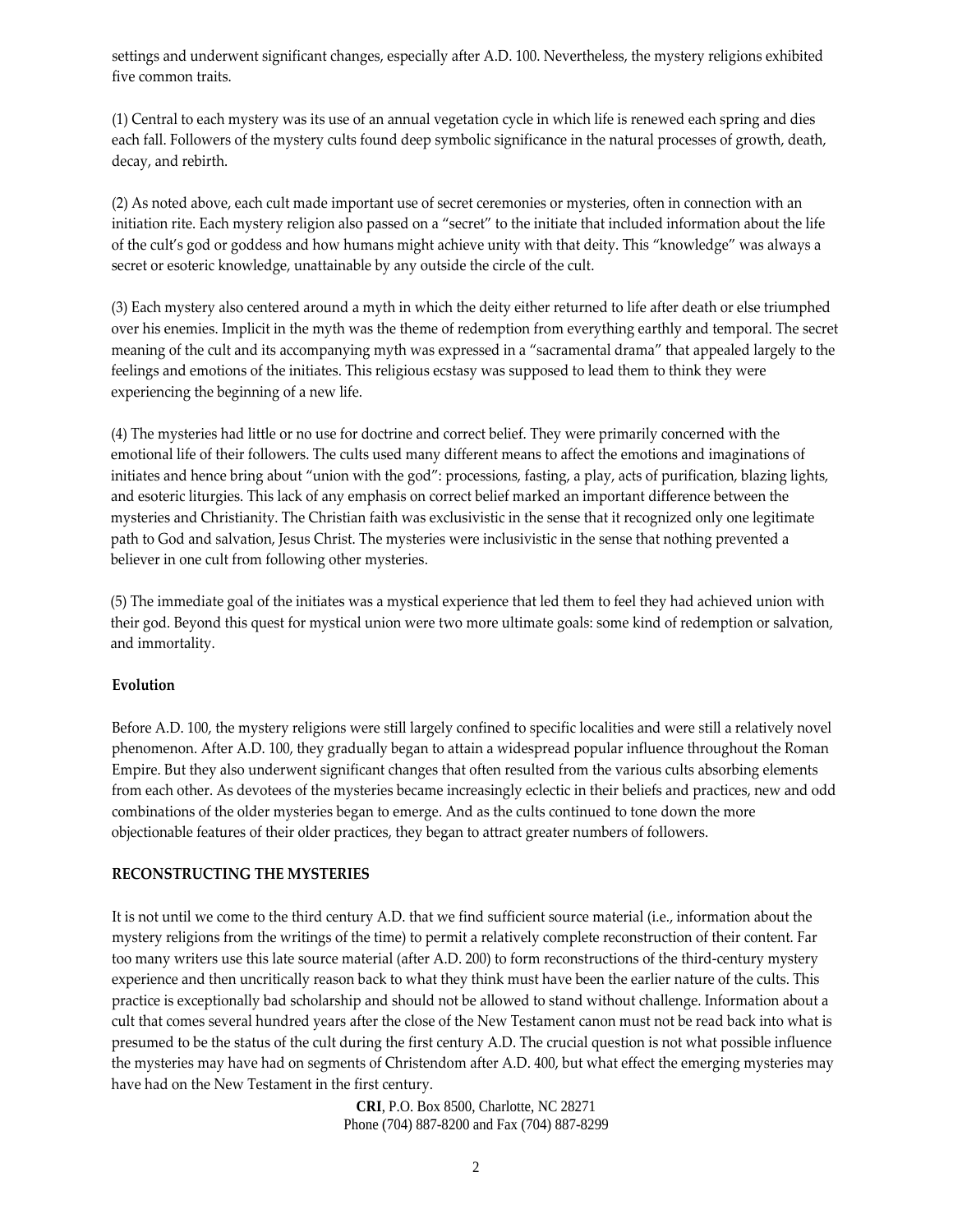# **The Cult of Isis and Osiris**

The cult of Isis originated in Egypt and went through two major stages. In its older Egyptian version, which was *not* a mystery religion, Isis was regarded as the goddess of heaven, earth, the sea, and the unseen world below. In this earlier stage, Isis had a husband named Osiris. The cult of Isis became a mystery religion only after Ptolemy the First introduced major changes, sometime after 300 B.C. In the later stage, a new god named Serapis became Isis's consort. Ptolemy introduced these changes in order to synthesize Egyptian and Greek concerns in his kingdom, thus hastening the Hellenization of Egypt.

From Egypt, the cult of Isis gradually made its way to Rome. While Rome was at first repelled by the cult, the religion finally entered the city during the reign of Caligula (A.D. 37‐41). Its influence spread gradually during the next two centuries, and in some locales it became a major rival of Christianity. The cult's success in the Roman Empire seems to have resulted from its impressive ritual and the hope of immortality offered to its followers.

The basic myth of the Isis cult concerned Osiris, her husband during the earlier Egyptian and nonmystery stage of the religion. According to the most common version of the myth, Osiris was murdered by his brother who then sank the coffin containing Osiris's body into the Nile river. Isis discovered the body and returned it to Egypt. But her brother‐ in‐law once again gained access to the body, this time dismembering it into fourteen pieces which he scattered widely. Following a long search, Isis recovered each part of the body. It is at this point that the language used to describe what followed is crucial. Sometimes those telling the story are satisfied to say that Osiris came back to life, even though such language claims far more than the myth allows. Some writers go even further and refer to the alleged "resurrection" of Osiris. One liberal scholar illustrates how biased some writers are when they describe the pagan myth in Christian language: "The dead body of Osiris floated in the Nile and he returned to life, this being accomplished by a baptism in the waters of the Nile."3

This biased and sloppy use of language suggests three misleading analogies between Osiris and Christ: (1) a savior god dies and (2) then experiences a resurrection accompanied by (3) water baptism. But the alleged similarities, as well as the language used to describe them, turn out to be fabrications of the modern scholar and are not part of the original myth. Comparisons between the resurrection of Jesus and the resuscitation of Osiris are greatly exaggerated.4 Not every version of the myth has Osiris returning to life; in some he simply becomes king of the underworld. Equally far-fetched are attempts to find an analogue of Christian baptism in the Osins myth.<sup>5</sup> The fate of Osiris's coffin in the Nile is as relevant to baptism as the sinking of Atlantis.

As previously noted, during its later mystery stage, the male deity of the Isis cult is no longer the dying Osiris but Serapis. Serapis is often portrayed as a sun god, and it is clear that he was not a dying god. Obviously then, neither could he be a rising god. Thus, it is worth remembering that the post-Ptolemaic mystery version of the Isis cult that was in circulation from about 300 B.C. through the early centuries of the Christian era had absolutely nothing that could resemble a dying and rising savior‐god.

# **The Cult of Cybele and Attis**

Cybele, also known as the Great Mother, was worshiped through much of the Hellenistic world. She undoubtedly began as a goddess of nature. Her early worship included orgiastic ceremonies in which her frenzied male worshipers were led to castrate themselves, following which they became "Galli" or eunuch-priests of the goddess. Cybele eventually came to be viewed as the Mother of all gods and the mistress of all life.

Most of our information about the cult describes its practices during its later Roman period. But the details are slim and almost all the source material is relatively late, certainly datable long after the close of the New Testament canon.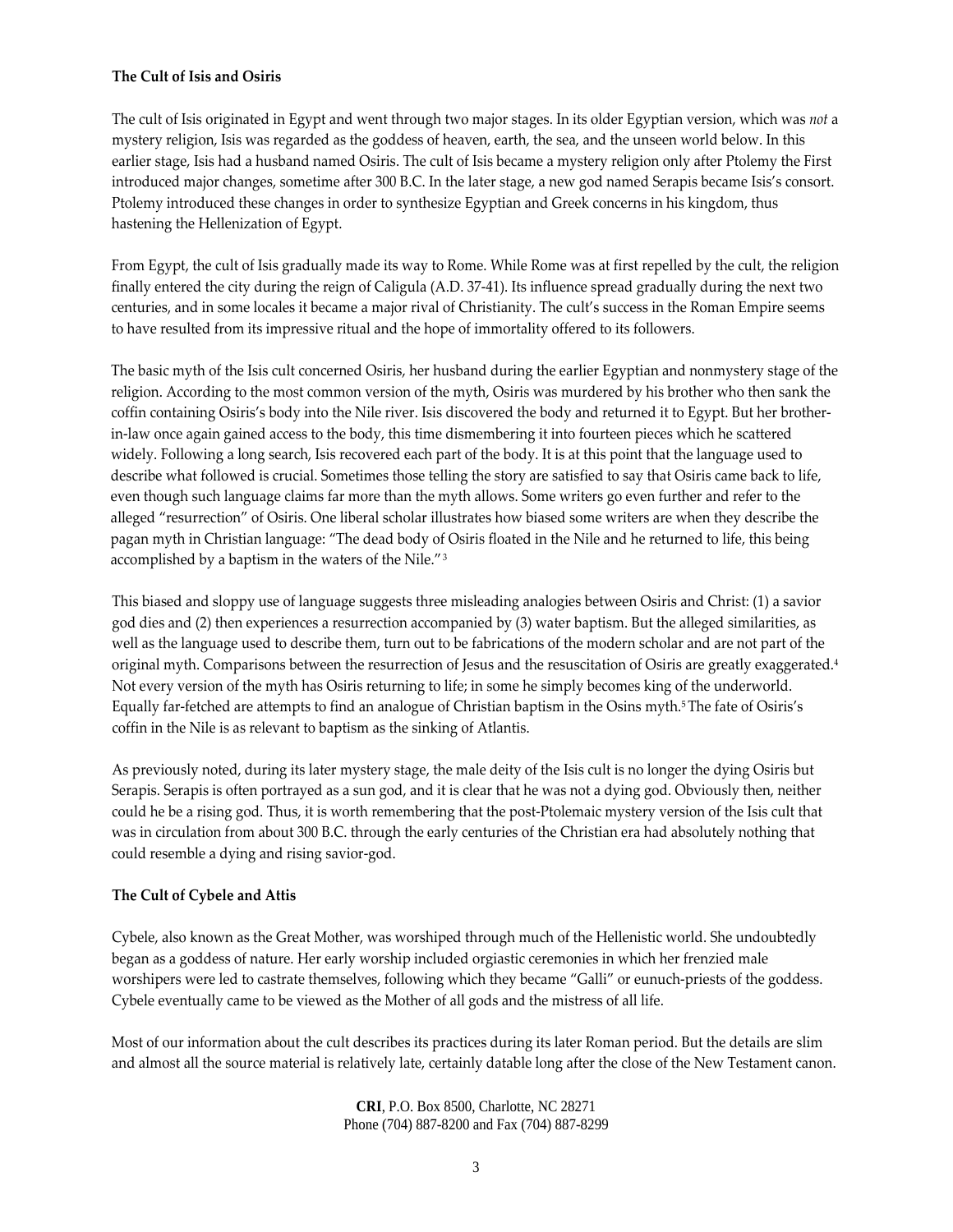According to myth, Cybele loved a shepherd named Attis. Because Attis was unfaithful, she drove him insane. Overcome by madness, Attis castrated himself and died. This drove Cybele into great mourning, and it introduced death into the natural world. But then Cybele restored Attis to life, an event that also brought the world of nature back to life.

The presuppositions of the interpreter tend to determine the language used to describe what followed Attis's death. Many writers refer carelessly to the "resurrection of Attis." But surely this is an exaggeration. There is no mention of anything resembling a resurrection in the myth, which suggests that Cybele could only preserve Attis's dead body. Beyond this, there is mention of the body's hair continuing to grow, along with some movement of his little finger. In some versions of the myth, Attis's return to life took the form of his being changed into an evergreen tree. Since the basic idea underlying the myth was the annual vegetation cycle, any resemblance to the bodily resurrection of Christ is greatly exaggerated.

Eventually a public rehearsal of the Attis myth became an annual event in which worshipers shared in Attis's "immortality." Each spring the followers of Cybele would mourn for the dead Attis in acts of fasting and flagellation.

It was only during the later Roman celebrations (after A.D. 300) of the spring festival that anything remotely connected with a "resurrection" appears. The pine tree symbolizing Attis was cut down and then carried corpse‐like into the sanctuary. Later in the prolonged festival, the tree was buried while the initiates worked themselves into a frenzy that included gashing themselves with knives. The next night, the "grave" of the tree was opened and the "resurrection of Attis" was celebrated. But the language of these late sources is highly ambiguous. In truth, no clear‐ cut, unambiguous reference to the supposed "resurrection" of Attis appears, even in the very late literature from the fourth century after Christ.

## **The Taurobolium**

The best-known rite of the cult of the Great Mother was the tauroboliurn. It is important to note, however, that this ritual was *not* part of the cult in its earlier stages. It entered the religion sometime after the middle of the second century A.D.

During the ceremony, initiates stood or reclined in a pit as a bull was slaughtered on a platform above them.<sup>6</sup> The initiate would then be bathed in the warm blood of the dying animal. It has been alleged that the taurobolium was a source for Christian language about being washed in the blood of the lamb (Rev. 7:14) or sprinkled with the blood of Jesus (1 Pet. 1:2). It has also been cited as the source for Paul's teaching in Romans 6:1‐4, where he relates Christian baptism to the Christian's identification with Christ's death and resurrection.

No notion of death and resurrection was ever part of the taurobolium, however. The best available evidence requires us to date the ritual about one hundred years after Paul wrote Romans 6:1‐4. Not one existing text supports the claim that the taurobolium memorialized the death and "resurrection" of Attis. The pagan rite could not possibly have been the source for Paul's teaching in Romans 6. Only near the end of the fourth century A.D. did the ritual add the notion of rebirth. Several important scholars see a Christian influence at work in this later development.7 It is clear, then, that the chronological development of the rite makes it impossible for it to have influenced first-century Christianity. The New Testament teaching about the shedding of blood should be viewed in the context of its Old Testament background — the Passover and the temple sacrifice.

## **Mithraism**

Attempts to reconstruct the beliefs and practices of Mithraism face enormous challenges because of the scanty information that has survived Proponents of the cult explained the world in terms of two ultimate and opposing principles, one good (depicted as light) and the other evil (darkness). Human beings must choose which side they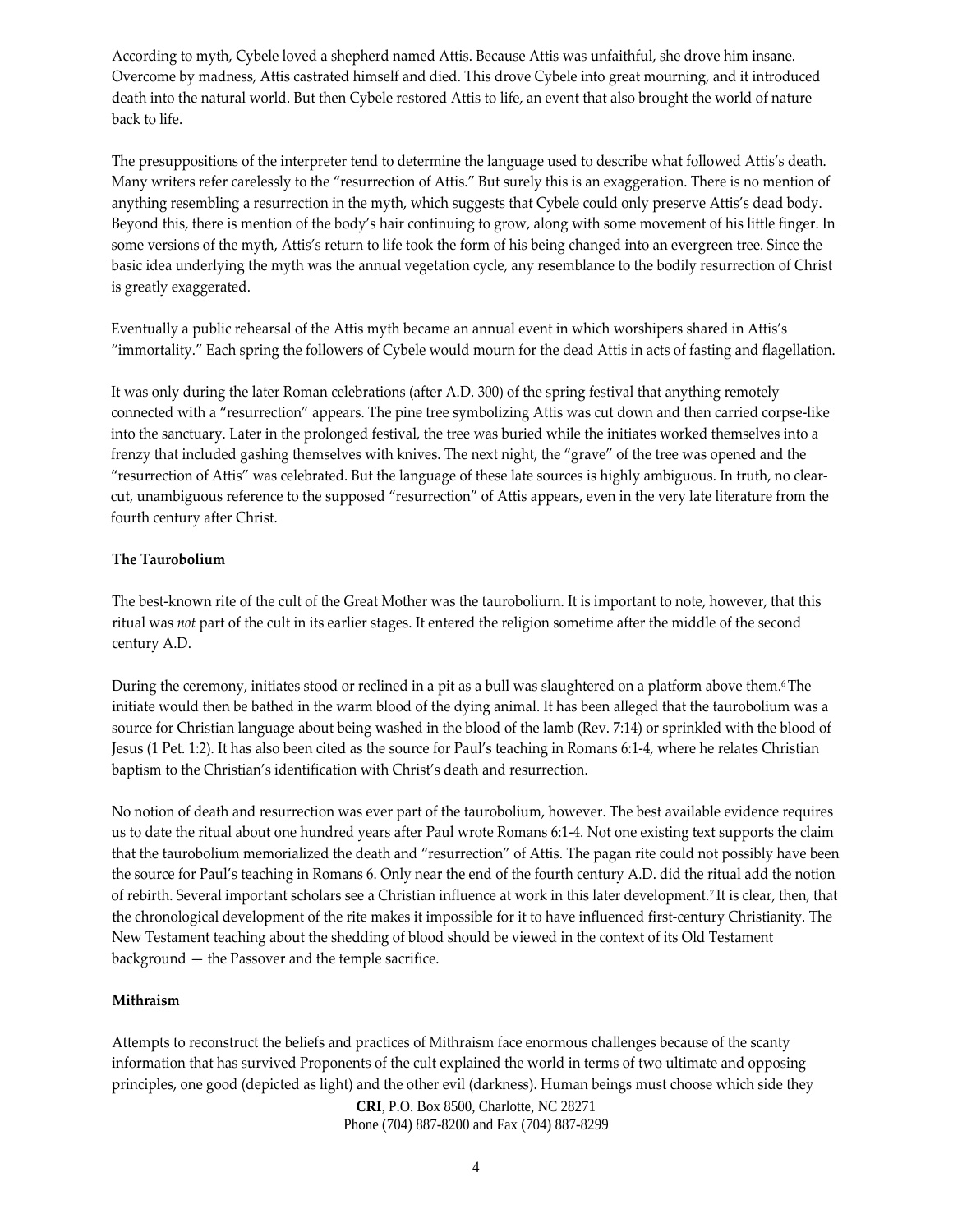will fight for; they are trapped in the conflict between light and darkness. Mithra came to be regarded as the most powerful mediator who could help humans ward off attacks from demonic forces.<sup>8</sup>

The major reason why no Mithraic influence on first-century Christianity is possible is the timing: it's all wrong! The flowering of Mithraism occurred after the close of the New Testament canon, much too late for it to have influenced anything that appears in the New Testament.9 Moreover, no monuments for the cult can be dated earlier than A.D. 90-100, and even this dating requires us to make some exceedingly generous assumptions. Chronological difficulties, then, make the possibility of a Mithraic influence on early Christianity extremely improbable. Certainly, there remains no credible evidence for such an influence.

## **STRIKING PARALLELS?**

Enough has been said thus far to permit comment on one of the major faults of the above-mentioned liberal scholars. I refer to the frequency with which their writings evidence a careless, even sloppy use of language. One frequently encounters scholars who first use Christian terminology to describe pagan beliefs and practices, and then marvel at the striking parallels they think they have discovered. One can go a long way toward "proving" early Christian dependence on the mysteries by describing some mystery belief or practice in Christian terminology. J. Godwin does this in his book, *Mystery Religions in the Ancient World*, which describes the criobolium (*see* footnote 6) as a "blood baptism" in which the initiate is "washed in the blood of the lamb."10While uninformed readers might be stunned by this remarkable similarity to Christianity (*see* Rev. 7:14), knowledgeable readers will see such a claim as the reflection of a strong, negative bias against Christianity.

Exaggerations and oversimplifications abound in this kind of literature. One encounters overblown claims about alleged likenesses between baptism and the Lord's Supper and similar "sacraments" in certain mystery cults. Attempts to find analogies between the resurrection of Christ and the alleged "resurrections" of the mystery deities involve massive amounts of oversimplification and inattention to detail.

## **Pagan Rituals and the Christian Sacraments**

The mere fact that Christianity has a sacred meal and a washing of the body is supposed to prove that it borrowed these ceremonies from similar meals and washings in the pagan cults. By themselves, of course, such outward similarities prove nothing. After all, religious ceremonies can assume only a limited number of forms, and they will naturally relate to important or common aspects of human life. The more important question is the meaning of the pagan practices. Ceremonial washings that antedate the New Testament have a different meaning from New Testament baptism, while pagan washings after A.D. 100 come too late to influence the New Testament and, indeed, might themselves have been influenced by Christianity.<sup>11</sup> Sacred meals in the pre-Christian Greek mysteries fail to prove anything since the chronology is all wrong. The Greek ceremonies that are supposed to have influenced firstcentury Christians had long since disappeared by the time we get to Jesus and Paul. Sacred meals in such post-Christian mysteries as Mithraism come too late.

Unlike the initiation rites of the mystery cults, Christian baptism looks back to what a real, historical person — Jesus Christ — did in history. Advocates of the mystery cults believed their "sacraments" had the power to give the individual the benefits of immortality in a mechanical or magical way, without his or her undergoing any moral or spiritual transformation. This certainly was not Paul's view, either of salvation or of the operation of the Christian sacraments. In contrast with pagan initiation ceremonies, Christian baptism is not a mechanical or magical ceremony. It is clear that the sources of Christian baptism are not to be found either in the taurobolium (which is post firstcentury anyway) or in the washings of the pagan mysteries. Its sources lie rather in the washings of purification found in the Old Testament and in the Jewish practice of baptizing proselytes, the latter being the most likely source for the baptistic practices of John the Baptist.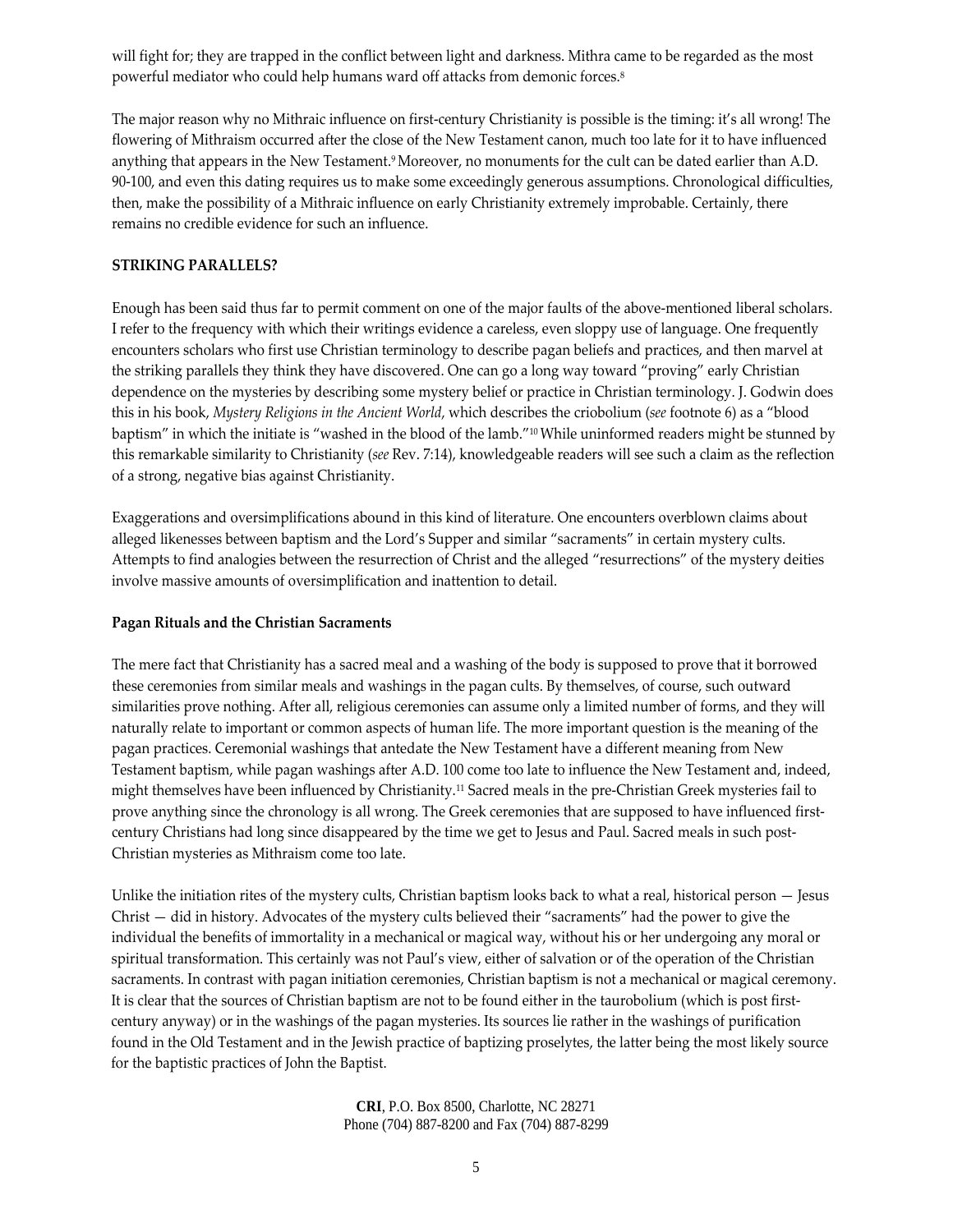Of all the mystery cults, only Mithraism had anything that resembled the Lord's Supper. A piece of bread and a cup of water were placed before initiates while the priest of Mithra spoke some ceremonial words. But the late introduction of this ritual precludes its having any influence upon first-century Christianity. Claims that the Lord's Supper was derived from pagan sacred meals are grounded in exaggerations and oversimplifications. The supposed parallels and analogies break down completely.12Any quest for the historical antecedents of the Lord's Supper is more likely to succeed if it stays closer to the Jewish foundations of the Christian faith than if it wanders off into the practices of the pagan cults. The Lord's Supper looked back to a real, historical person and to something He did in history. The occasion for Jesus' introduction of the Christian Lord's Supper was the Jewish Passover feast. Attempts to find pagan sources for baptism and the Lord's Supper must be judged to fail.

# **The Death of the Mystery Gods and the Death of Jesus**

The best way to evaluate the alleged dependence of early Christian beliefs about Christ's death and resurrection on the pagan myths of a dying and rising savior‐god is to examine carefully the supposed parallels. The death of Jesus differs from the deaths of the pagan gods in at least six ways:

(1) None of the so‐called savior‐gods died for someone else. The notion of the Son of God dying in place of His creatures is unique to Christianity.13

(2) Only Jesus died for sin. As Günter Wagner observes, to none of the pagan gods "has the intention of helping men been attributed. The sort of death that they died is quite different (hunting accident, self-emasculation, etc.)."<sup>14</sup>

(3) Jesus died once and for all (Heb. 7:27; 9:25‐28; 10:10‐14). In contrast, the mystery gods were vegetation deities whose repeated deaths and resuscitations depict the annual cycle of nature.

(4) Jesus' death was an actual event in history. The death of the mystery god appears in a mythical drama with no historical ties; its continued rehearsal celebrates the recurring death and rebirth of nature. The incontestable fact that the early church believed that its proclamation of Jesus' death and resurrection was grounded in an actual historical event makes absurd any attempt to derive this belief from the mythical, nonhistorical stories of the pagan cults.15

(5) Unlike the mystery gods, Jesus died voluntarily. Nothing like this appears even implicitly in the mysteries.

(6) And finally, Jesus' death was not a defeat but a triumph. Christianity stands entirely apart from the pagan mysteries in that its report of Jesus' death is a message of triumph. Even as Jesus was experiencing the pain and humiliation of the cross, He was the victor. The New Testament's mood of exultation contrasts sharply with that of the mystery religions, whose followers wept and mourned for the terrible fate that overtook their gods.16

# **The Risen Christ and the "Rising Savior‐Gods"**

Which mystery gods actually experienced a resurrection from the dead? Certainly no early texts refer to any resurrection of Attis. Nor is the case for a resurrection of Osiris any stronger. One can speak of a "resurrection" in the stories of Osiris, Attis, and Adonis only in the most extended of senses.17 For example, after Isis gathered together the pieces of Osiris's dismembered body, Osiris became "Lord of the Underworld." This is a poor substitute for a resurrection like that of Jesus Christ. And, no claim can be made that Mithras was a dying and rising god. The tide of scholarly opinion has turned dramatically against attempts to make early Christianity dependent on the so-called dying and rising gods of Hellenistic paganism.18 Any unbiased examination of the evidence shows that such claims must be rejected.

# **Christian Rebirth and Cultic Initiation Rites**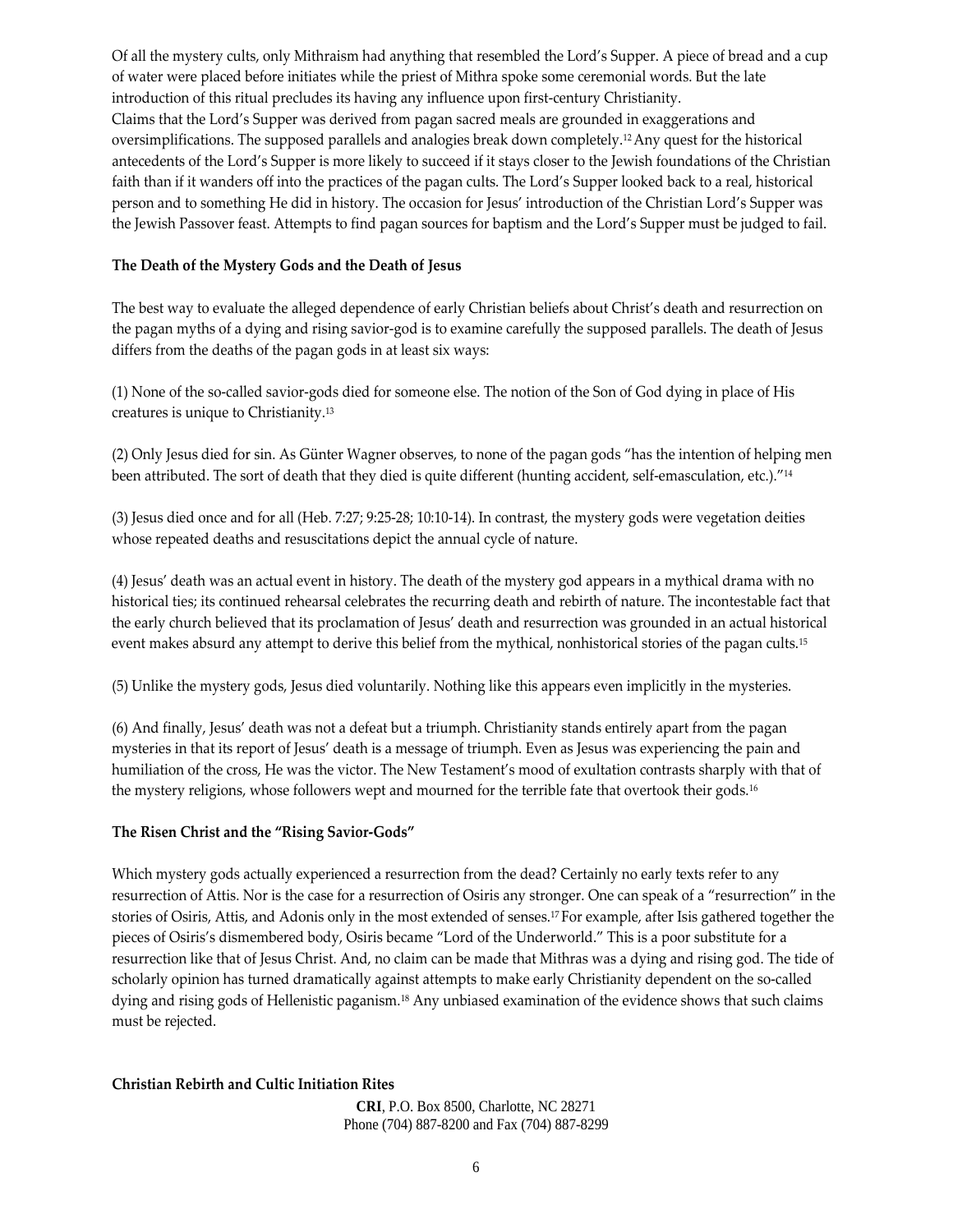Liberal writings on the subject are full of sweeping generalizations to the effect that early Christianity borrowed its notion of rebirth from the pagan mysteries.<sup>19</sup> But the evidence makes it clear that there was no pre-Christian doctrine of rebirth for the Christians to borrow. There are actually very few references to the notion of rebirth in the evidence that has survived, and even these are either very late or very ambiguous. They provide no help in settling the question of the source of the New Testament use of the concept. The claim that pre‐Christian mysteries regarded their initiation rites as a kind of rebirth is unsupported by any evidence contemporary with such alleged practices. Instead, a view found in much later texts is read back into earlier rites, which are then interpreted quite speculatively as dramatic portrayals of the initiate's "new birth." The belief that pre‐Christian mysteries used "rebirth" as a technical term lacks support from even one single text.

Most contemporary scholars maintain that the mystery use of the concept of rebirth (testified to only in evidence dated after A.D. 300) differs so significantly from its New Testament usage that any possibility of a close link is ruled out. The most that such scholars are willing to concede is the *possibility* that some Christians borrowed the metaphor or imagery from the common speech of the time and recast it to fit their distinctive theological beliefs. So even if the metaphor of rebirth was Hellenistic, its content within Christianity was unique.20

## **SEVEN ARGUMENTS AGAINST CHRISTIAN DEPENDENCE ON THE MYSTERIES**

I conclude by noting seven points that undermine liberal efforts to show that first-century Christianity borrowed essential beliefs and practices from the pagan mystery religions.

(1) Arguments offered to "prove" a Christian dependence on the mysteries illustrate the logical fallacy of false cause. This fallacy is committed whenever someone reasons that just because two things exist side by side, one of them must have caused the other. As we all should know, mere coincidence does not prove causal connection. Nor does similarity prove dependence.

(2) Many alleged similarities between Christianity and the mysteries are either greatly exaggerated or fabricated. Scholars often describe pagan rituals in language they borrow from Christianity. The careless use of language could lead one to speak of a "Last Supper" in Mithraism or a "baptism" in the cult of Isis. It is inexcusable nonsense to take the word "savior" with all of its New Testament connotations and apply it to Osiris or Attis as though they were savior‐gods in any similar sense.

(3) The chronology is all wrong. Almost all of our sources of information about the pagan religions alleged to have influenced early Christianity are dated very late. We frequently find writers quoting from documents written 300 years later than Paul in efforts to produce ideas that allegedly influenced Paul. We must reject the assumption that just because a cult had a certain belief or practice in the third or fourth century after Christ, it therefore had the same belief or practice in the first century.

(4) Paul would never have consciously borrowed from the pagan religions. All of our information about him makes it highly unlikely that he was in any sense influenced by pagan sources. He placed great emphasis on his early training in a strict form of Judaism (Phil. 3:5). He warned the Colossians against the very sort of influence that advocates of Christian syncretism have attributed to him, namely, letting their minds be captured by alien speculations (Col. 2:8).

(5) Early Christianity was an exclusivistic faith. As J. Machen explains, the mystery cults were nonexclusive. "A man could become initiated into the mysteries of Isis or Mithras without at all giving up his former beliefs; but if he were to be received into the Church, according to the preaching of Paul, he must forsake all other Saviors for the Lord Jesus Christ....Amid the prevailing syncretism of the Greco‐Roman world, the religion of Paul, with the religion of Israel, stands absolutely alone."<sup>2'</sup> This Christian exclusivism should be a starting point for all reflection about the possible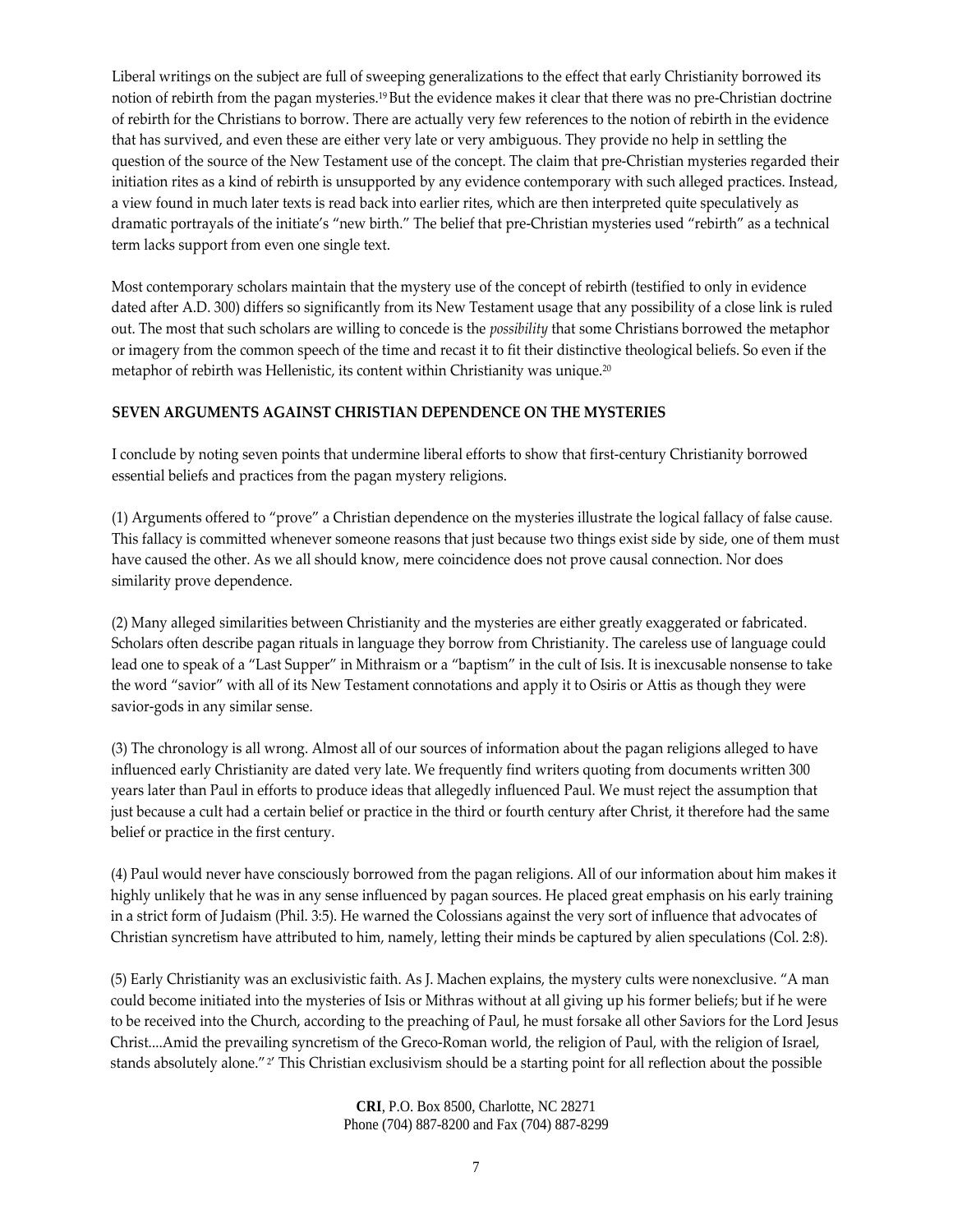relations between Christianity and its pagan competitors. Any hint of syncretism in the New Testament would have caused immediate controversy.

(6) Unlike the mysteries, the religion of Paul was grounded on events that actually happened in history. The mysticism of the mystery cults was essentially nonhistorical. Their myths were dramas, or pictures, of what the initiate went through, not real historical events, as Paul regarded Christ's death and resurrection to be. The Christian affirmation that the death and resurrection of Christ happened to a historical person at a particular time and place has absolutely no parallel in any pagan mystery religion.

(7) What few parallels may still remain may reflect a Christian influence on the pagan systems. As Bruce Metzger has argued, "It must not be uncritically assumed that the Mysteries always influenced Christianity, for it is not only possible but probable that in certain cases, the influence moved in the opposite direction."22 It should not be surprising that leaders of cults that were being successfully challenged by Christianity should do something to counter the challenge. What better way to do this than by offering a pagan substitute? Pagan attempts to counter the growing influence of Christianity by imitating it are clearly apparent in measures instituted by Julian the Apostate, who was the Roman emperor from A.D. 361 to 363.

#### **A FINAL WORD**

Liberal efforts to undermine the uniqueness of the Christian revelation via claims of a pagan religious influence collapse quickly once a full account of the information is available. It is clear that the liberal arguments exhibit astoundingly bad scholarship. Indeed, this conclusion may be too generous. According to one writer, a more accurate account of these bad arguments would describe them as "prejudiced irresponsibility."<sup>23</sup>But in order to become completely informed on these matters, wise readers will work through material cited in the brief bibliography.

#### **NOTES**

1 *See* Ronald Nash, *The Gospel and the Greeks* (Richardson, TX: Probe Books, 1992). The book was originally published in 1984 under the title, *Christianity and the Hellenistic World*.

2 I must pass over these Greek versions of the mystery cults. *See* Nash, 131‐36.

3 Joseph Klausner, *From Jesus to Paul* (New York: Macmillan, 1943), 104.

4 *See* Edwin Yamauchi, "Easter – Myth, Hallucination, or History?" *Christianity Today*, 29 March 1974, 660‐63.

5 *See* Günter Wagner, *Pauline Baptism and the Pagan Mysteries* (Edinburgh: Oliver and Boyd, 1967), 260ff.

6 When the ceremony used a lamb, it was the criobolium. Since lambs cost far less than bulls, this modification was rather common.

7 *See* Nash, chapter 9.

8 For more detail, *see* Nash, 143‐48.

9 *See* Franz Cumont, *The Mysteries of Mithra* (Chicago: Open Court, 1903), 87ff.

10 Joscelyn Godwin, *Mystery Religions in the Ancient World* (New York: Harper and Row, 1981), 111.

11 *See* Nash, chapter 9.

12 *See* Herman Ridderbos, *Paul: An Outline of His Theology* (Grand Rapids: Eerdmans, 1975), 24.

13 *See* Martin Hengel, *The Son of God* (Philadelphia: Fortress Press, 1976), 26.

14 Wagner, 284.

15 *See* W. K. C. Guthrie, *Ortheus and Greek Religion*, 2d ed. (London: Methuen, 1952), 268.

16 *See* A. D. Nock, "Early Gentile Christianity and Its Hellenistic Background," in *Essays on the Trinity and the*

*Incarnation*, ed. A. E. J. Rawlinson (London: Longmans, Green, 1928), 106.

17 *See* J. Gresham Machen, *The Origin of Paul's Religion* (New York: Macmillan, 1925), 234‐35.

**CRI**, P.O. Box 8500, Charlotte, NC 28271

Phone (704) 887-8200 and Fax (704) 887-8299